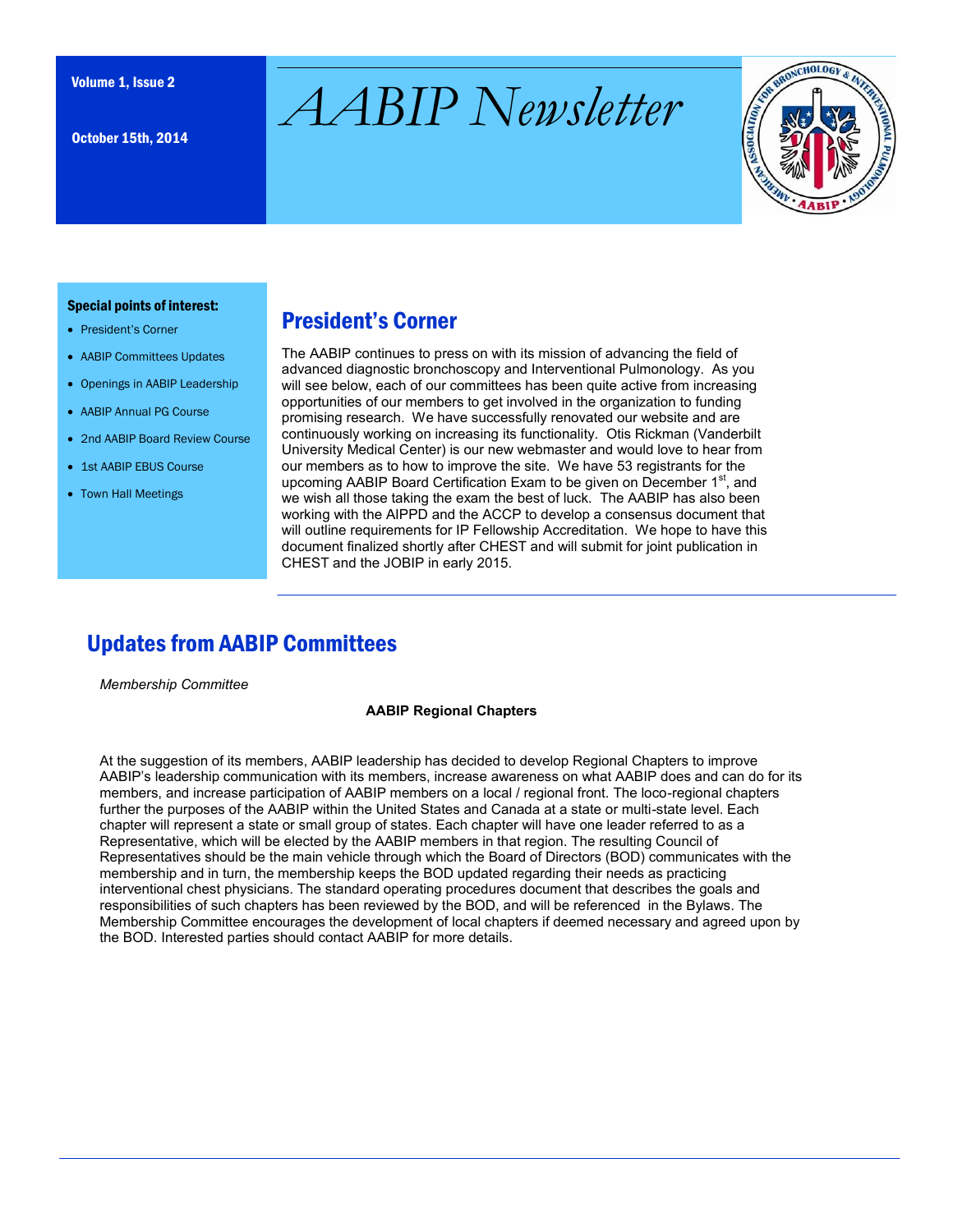*Research Committee*

#### **The American Association for Bronchology and Interventional Pulmonology**

#### **2014-2015 Research Award Recipient**

The American Association for Bronchology and Interventional Pulmonology is pleased to announce the winner of the 3<sup>rd</sup> AABIP Research Award: Dr. George Z. Cheng of Beth Israel Deaconess Medical Center, Harvard Medical School, Boston, USA.

Dr. Cheng is a pulmonary and critical care fellow in the Division of Pulmonary, Critical Care Medicine, and the Division of Thoracic Surgery at Beth Israel Deaconess Medical Center, Harvard Medical School. His research proposal, "use of combined vs. sequential Deoxyribonuclease and Tissue Plasminogen Activator in pleural effusions" was selected as the best proposal among several thought-provoking proposals submitted for the research award this year.

AABIP leadership encourages all young investigators to submit their new research proposals or continuation / advancement of last year's projects in 2015-2016 via the AABIP website for the AABIP research award up to \$20,000.

#### *Upcoming Openings in AABIP leadership*

At the conclusion of the CHEST meeting in October, there will be one open position for the Nominating Committee and four openings for the Research Committee of the AABIP. Individuals interested in serving on either of these committees, should contact Dr. Wes Shepherd rshepherd@mcvh-vcu.edu and let him know on which committee you'd like to serve.



*Nominating Committee*

#### **Board of Directors Elections**

The Nominating Committee serves to solicit and facilitate the election process of new additions to the AABIP Board of Directors and Executive Board.

The committee just recently completed the task of assisting in the process of the current Board of Directors election. Four outstanding candidates were put before the general membership for voting electronically on the AABIP website. Voting is now closed and the top two candidates (Tom Gildea and Shaheen Islam) were selected to begin their terms after the AABIP PG course at CHEST.

Of the 287 ballots sent out, 88 responded **(30% response rate)!** Moving forward, we encourage members to be engaged in the selection of future BOD members.

*AABIP Annual Post Graduate Course in Austin, October 25th, 2014*

This year's program emphasizes on the current role of the interventional chest physicians in caring for patients with lung cancer. Topics presented will include screening, diagnosis, staging, molecular testing and palliative interventions for malignant central airway obstruction and pleural effusions. This one-day program is unique because it incorporates the following learner-centric elements:

- *Hands-on experience* including mediastinal anatomy pertinent to lung cancer staging, EBUS -TBNA specimen acquisition, navigation bronchoscopy for peripheral lung nodules, tunneled pleural catheters and argon plasma coagulation.
- *Team approach* to lung cancer diagnosis and management. This is performed through small case based interactive group discussions. These exercises provide learners with a framework for "thinking-through" a patient-based clinical scenario.
- *Learner-centric design:* two –three expert faculty will be present at each station with approximately 5 learners/ station. This design assures that participants have sufficient hands on experience and interaction with faculty to address their needs.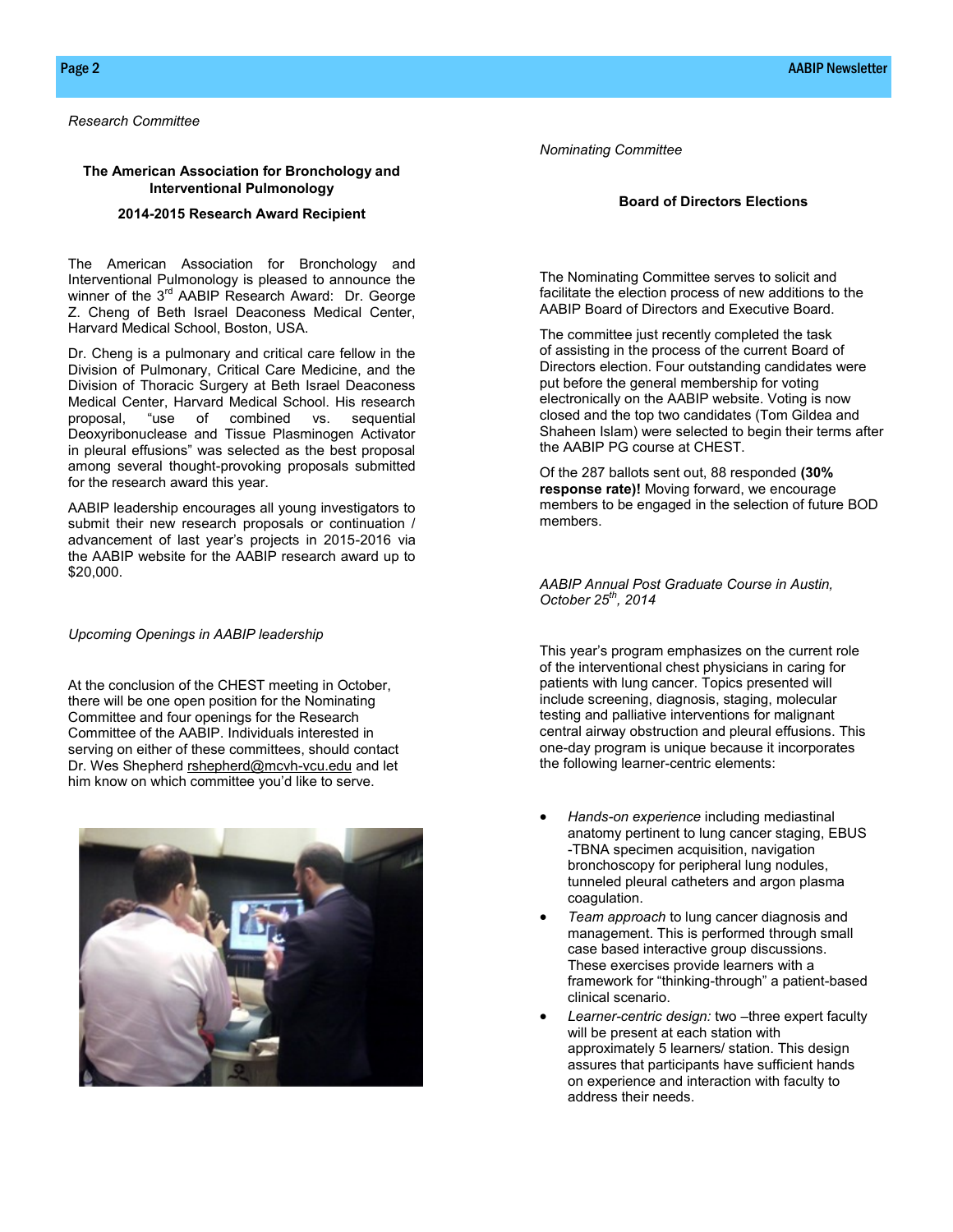

## Town Hall Meetings

AABIP is hosting quarterly 'town hall meetings' via *gotomeeting.*  The 2nd meetings took place on September 30th and October 2nd.

To make it available to all interested interventional chest physicians, these calls are held at 9pm Eastern. These are open forums for our members to get updates on AABIP activities, voice comments / concerns, share ideas and get involved in the organization.

Those interested in joining, please contact Mrs. Clare Bradford at [bradfoc@ccf.org.](mailto:bradfoc@ccf.org)  The recent calls were attended by approximately 15 members who raised questions about how to become involved in the organization, IP Fellowship Accreditation, the job market for graduating IP fellows, as well as developing a lobbying group of the AABIP to promote topics ranging from procedure reimbursement to lung cancer screening.

We also discussed the efforts of the AABIP to create both CME courses around the country that would highlight the local AABIP members programs / institution using a standard format as well as enhance the availability of enduring material on our website.



#### Available at: [rdulal.blogspot.com](http://r.search.yahoo.com/_ylt=AwrB8p.XCT1UCSwAzxWjzbkF;_ylu=X3oDMTBxNG1oMmE2BHNlYwNmcC1hdHRyaWIEc2xrA3J1cmwEaXQD/RV=2/RE=1413315096/RO=11/RU=http%3a%2f%2frdulal.blogspot.com%2f2012%2f03%2ftips-for-how-to-perform-better-in-exam.html/RK=0/RS=UPcY5.gpP_SPdItX_4)

## AABIP Board Examination

The 1st AABIP Board Examination was given last December and 67 physicians received a passing grade!

This corresponds to an 89% pass rate, which is equivalent to many of the ABIM sub-specialty recertification exams.

This 1st group of Diplomates of the AABIP will be acknowledged at CHEST with a group photo on October 27th, 10:15am in Ballroom B

#### The 2nd AABIP Board Examination will be given on December 1, 2014.

Registration information can be found on our website.



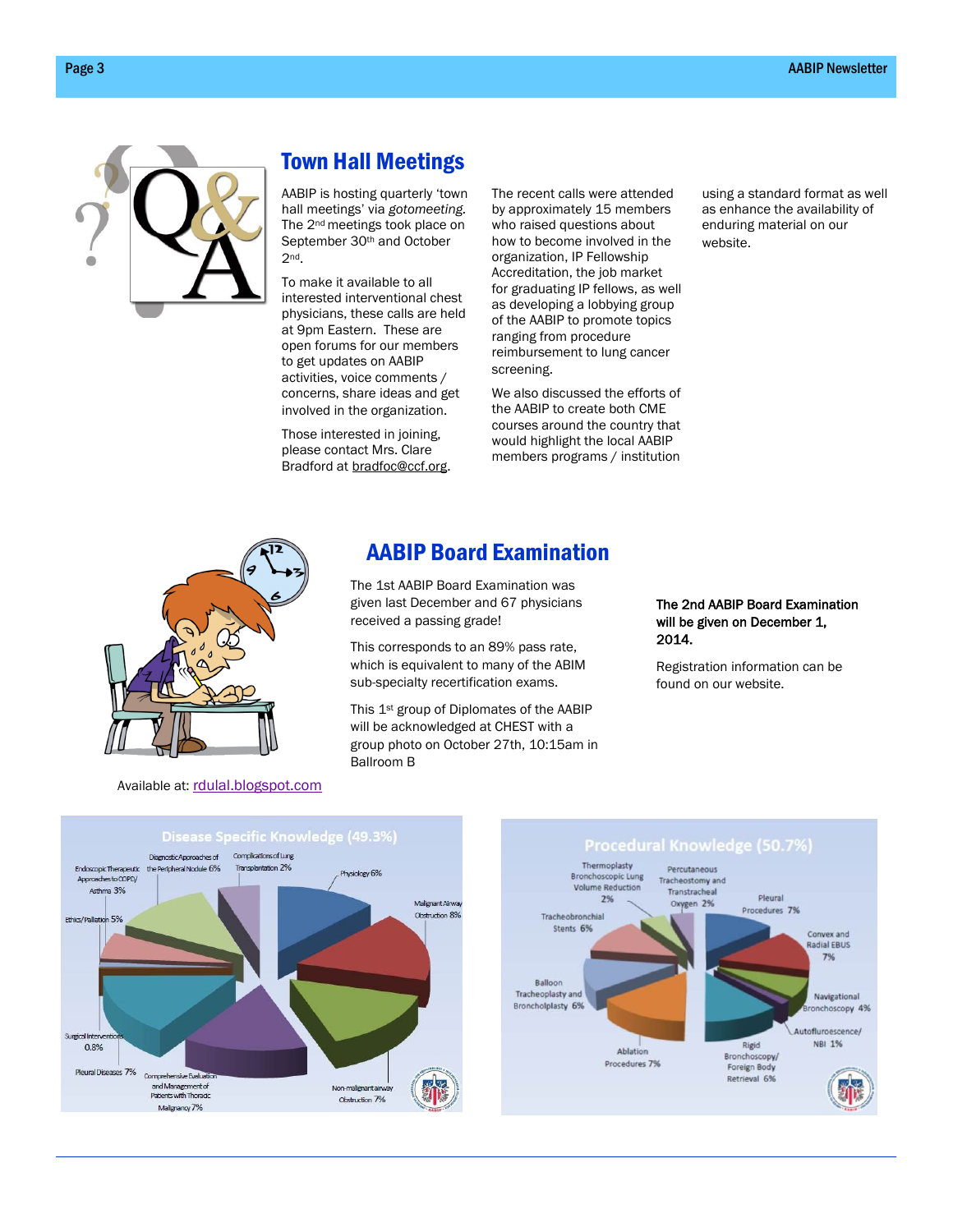### 2nd AABIP Board Review Course

This will be held on *October 24th, 2014 at the Blanton Auditorium on the campus of the University of Texas at Austin.* This course has been designed to provide a high level, comprehensive overview of topics within the growing field of Interventional Pulmonology. Sample topics to be covered include lung cancer screening, staging, advanced diagnostic and therapeutic bronchoscopy, malignant and non-malignant pleural disease, and emerging treatments for medical

conditions such as emphysema and asthma. This course is open to current and previous graduates of Interventional Pulmonology fellowship programs as well as to practicing physicians and current fellows in training with an interest in Interventional Pulmonology. Those planning to sit for the Interventional Pulmonology Board Examination are also encouraged to attend.

## 1st AABIP Endobronchial Ultrasound Course

The 1st AABIP EBUS bronchoscopy course took place on July 11, 2014 at The Ohio State University. This was a fantastic opportunity for both novices as well as for those already using EBUS to improve or learn new skills in order to increase their diagnostic yield. Both radial and linear EBUS were taught in a high and low fidelity simulation environment. A total of 8.5 AMA PRA category

1 CME credit were offered This course was endorsed by the American Thoracic Society and the World Association of Bronchology & Interventional Pulmonology. Given the success of this 1st course, AABIP plans on organizing it on a regular basis. The next venue and date will be posted on the website and in the upcoming issues of the Newsletter.





*"If we teach today's students as we taught yesterday's we rob them of tomorrow"*

John Dewy (1859-1952)

Father of educational philosophy

## McLennan Award

For the past three years, the AABIP has awarded the Geoffrey McLennan Memorial Award for Advances in Interventional Pulmonology.

Dr. Kazuhiro Yasufuku, was the 2013 recipient.

Nominations for the 2014 award have been completed. The 2014 recipient will be announced at the AABIP annual meeting in Austin